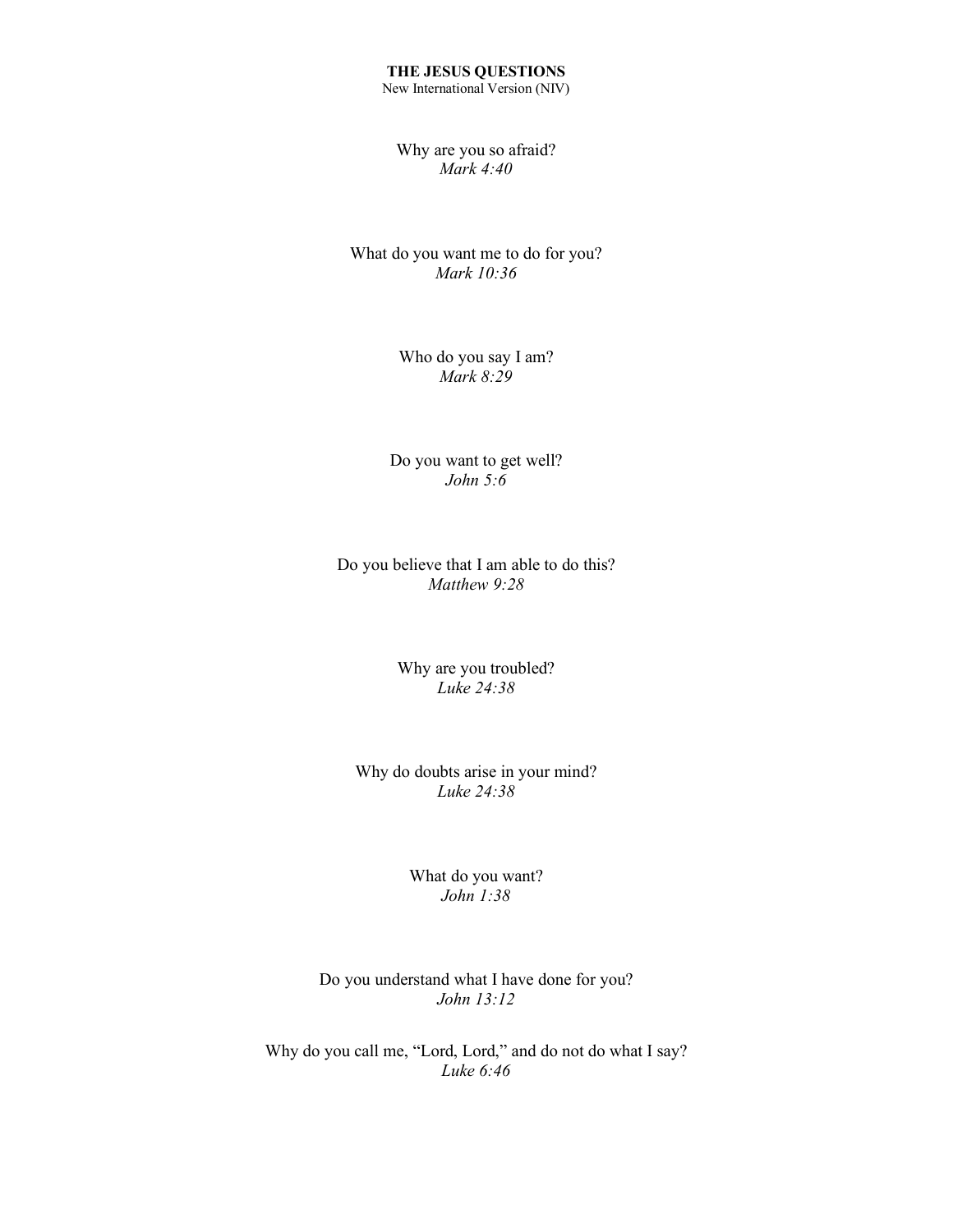## Will you really lay down your life for me? *John 13:38*

Why do you look at the speck of sawdust in your brother's eye, and pay no attention to the plank in your own eye? *Matthew 7:3-4*

> Who is it you want? *John 18:4,7*

Why were you searching for me? *Luke 2:49*

Do you love me more than these? *John 21:15*

## Do you love me? *John 21:16*

Who of you by worrying can add a single hour to your life? *Luke 12:25*

If you love those who love you, what reward will you get? *Matthew 5:46*

If I am telling the truth, why don't you believe me? *John 8:46*

> Do you still have no faith? *Mark 4:40*